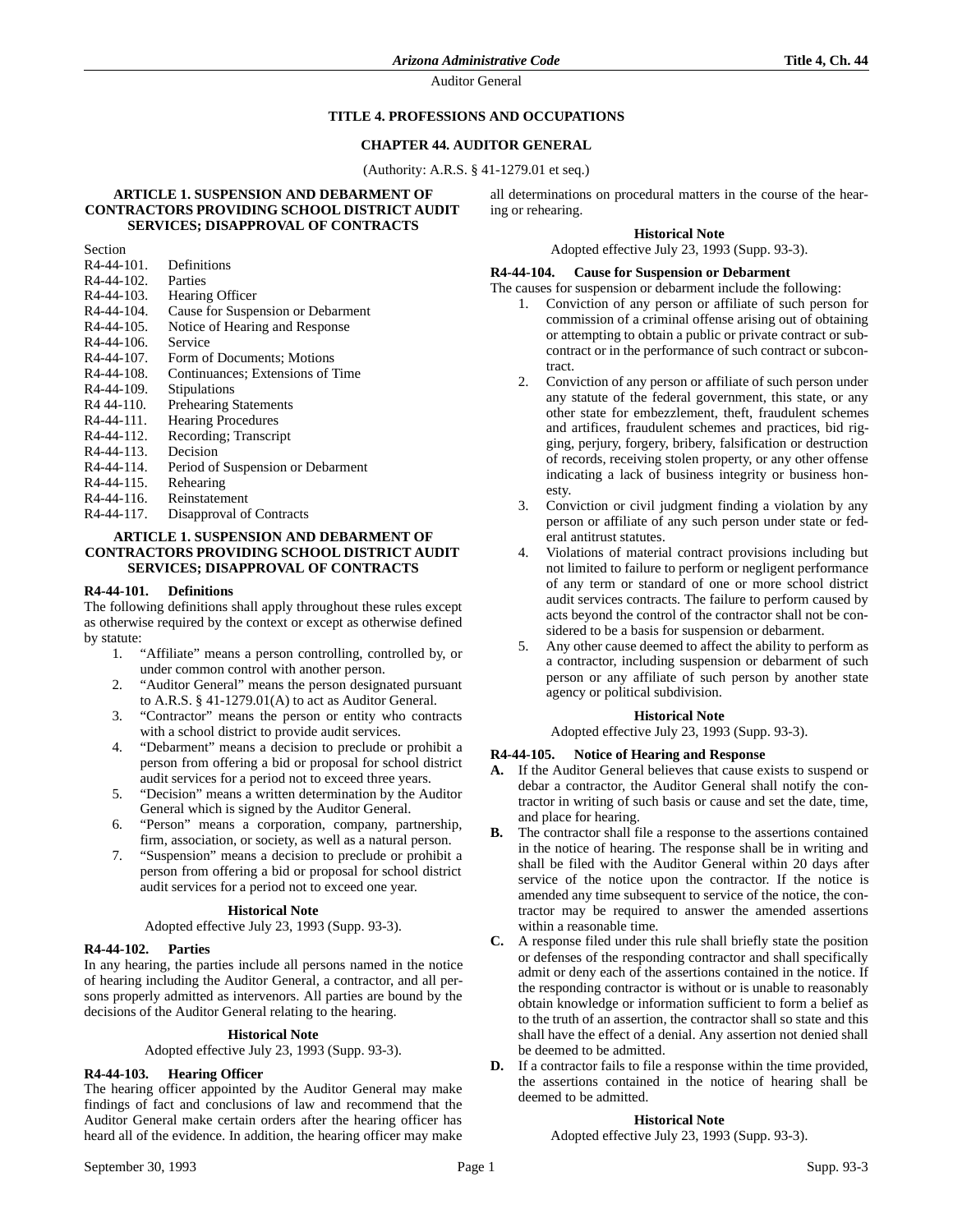Auditor General

# **R4-44-106. Service**

- **A.** All notices and documents required to be served by the Auditor General and all documents filed by any contractor may be served by mail or by delivery in person. Service of any document shall be deemed complete when a true copy is deposited in the United States mail with first class postage prepaid, addressed to addressee of record, or upon personal delivery to the contractor. Service upon an attorney or agent who has appeared on behalf of the Auditor General or on behalf of a contractor shall constitute service upon the Auditor General or upon the contractor on whose behalf the particular attorney or agent has appeared.
- **B.** Copies of all papers or documents filed shall be served on the hearing officer, if any, and upon the contractor. The Auditor General may require a copy of any document to be served upon any other persons or entities. Proof of service may be made by affidavit of the person making service, or by written acceptance of the service by the person upon whom the document is served. An original and one legible copy of all documents shall be filed with the Auditor General.

# **Historical Note**

Adopted effective July 23, 1993 (Supp. 93-3).

### **R4-44-107. Form of Documents; Motions**

- **A.** All papers filed with the Auditor General in any matter pertaining to the hearing shall be typewritten or legibly written on paper no larger than 8 1/2 by 11 inches, shall contain the name and address of the party or other correspondent, shall designate the title and docket number, if any, shall state the name and address of each person or entity served with a copy, shall be properly captioned, and shall be signed by the individual or entity filing it or by at least one attorney who represents the entity or individual. The signature certifies that the signer has read the paper, that to the best of the signer's knowledge, information, and belief, there is good ground to support its contents and that it is not interposed for delay.
- **B.** A motion for an order shall be made in writing stating the grounds with particularity and setting forth the relief sought except that a motion made during a hearing need not be in writing. All motions made prior to hearing shall be served upon all parties who shall have 10 days after service of the motion to respond except in the case of unforeseeable circumstances or emergency, in which case the motion shall be heard as soon as practicable after the motion has been served on the other parties. If any party to the hearing fails to timely respond or any party fails to appear at oral argument of the motion, if any, the Auditor General or the hearing officer may dispose of the motion summarily. Any party may request oral argument on any motion or the Auditor General or the hearing officer may require oral argument.

#### **Historical Note**

Adopted effective July 23, 1993 (Supp. 93-3).

#### **R4-44-108. Continuances; Extensions of Time**

- **A.** A continuance or postponement of the time for filing any response required by these rules or of any hearing may be granted, in the interests of justice, by the Auditor General or the hearing officer upon application in writing or upon stipulation between the Auditor General and all other parties.
- **B.** Whenever a party has the right or is required to do some act within a prescribed period after the service of a notice or other paper and the notice or paper is served by mail, five days shall be added to the prescribed period.

#### **Historical Note**

Adopted effective July 23, 1993 (Supp. 93-3).

### **R4-44-109. Stipulations**

Parties to any proceeding may by written stipulation agree upon any matter involved in the proceeding. If approved by the Auditor General or the hearing officer, the stipulation shall be binding upon all parties to the proceeding or as between the parties stipulating. Notwithstanding the foregoing, the Auditor General or the hearing officer may require presentation of evidence for proof of stipulated facts.

### **Historical Note**

Adopted effective July 23, 1993 (Supp. 93-3).

# **R4-44-110. Prehearing Statements**

- **A.** Not less than two days before hearing, each party shall ensure that the Auditor General or the designated hearing officer has received a prehearing statement which shall be so designated and which shall set forth with specificity the following:
	- 1. A list of all exhibits and witnesses to be used at the hearing; and
	- 2. A list of the issues of law and fact which the party submitting the prehearing statement believes to be material.
- **B.** No other exhibits or witnesses shall be used during the hearing other than those listed and exchanged, except for good cause shown or for impeachment purposes.

### **Historical Note**

Adopted effective July 23, 1993 (Supp. 93-3).

#### **R4-44-111. Hearing Procedures**

- **A.** A hearing for suspension or debarment is a contested case as defined by A.R.S. § 41-1001(3), and the provisions of A.R.S. Title 41, Chapter 6, Article 6 (A.R.S. § 41-1061 et seq.) apply to those cases.
- **B.** The hearing officer may:
	- 1. Hold prehearing conferences to settle, simplify, or identify the issues in a proceeding, or to consider other matters that may aid in the expeditious disposition of the proceeding;
	- 2. Require parties to state their positions concerning the various issues in the proceeding;
	- 3. Require parties to produce for examination those relevant witnesses and documents under their control;
	- 4. Rule on motions and other procedural items on matters pending before such officer;
	- 5. Regulate the course of the hearing and conduct of participants;
	- 6. Establish time limits for submission of motions or memoranda;
	- 7. Impose appropriate sanctions against any person failing to obey an order under these procedures, which may include:
		- a. Refusing to allow the person to assert or oppose designated claims or defenses, or prohibiting that person from introducing designated matters in evidence;
		- b. Excluding all testimony of an unresponsive or evasive witness; and
		- c. Expelling a person from further participation in the hearing;
	- 9. Take official notice of any material fact not appearing in evidence in the record, if the fact is among the traditional matters of judicial notice; and
	- 10. Administer oaths or affirmations.

#### **Historical Note**

Adopted effective July 23, 1993 (Supp. 93-3).